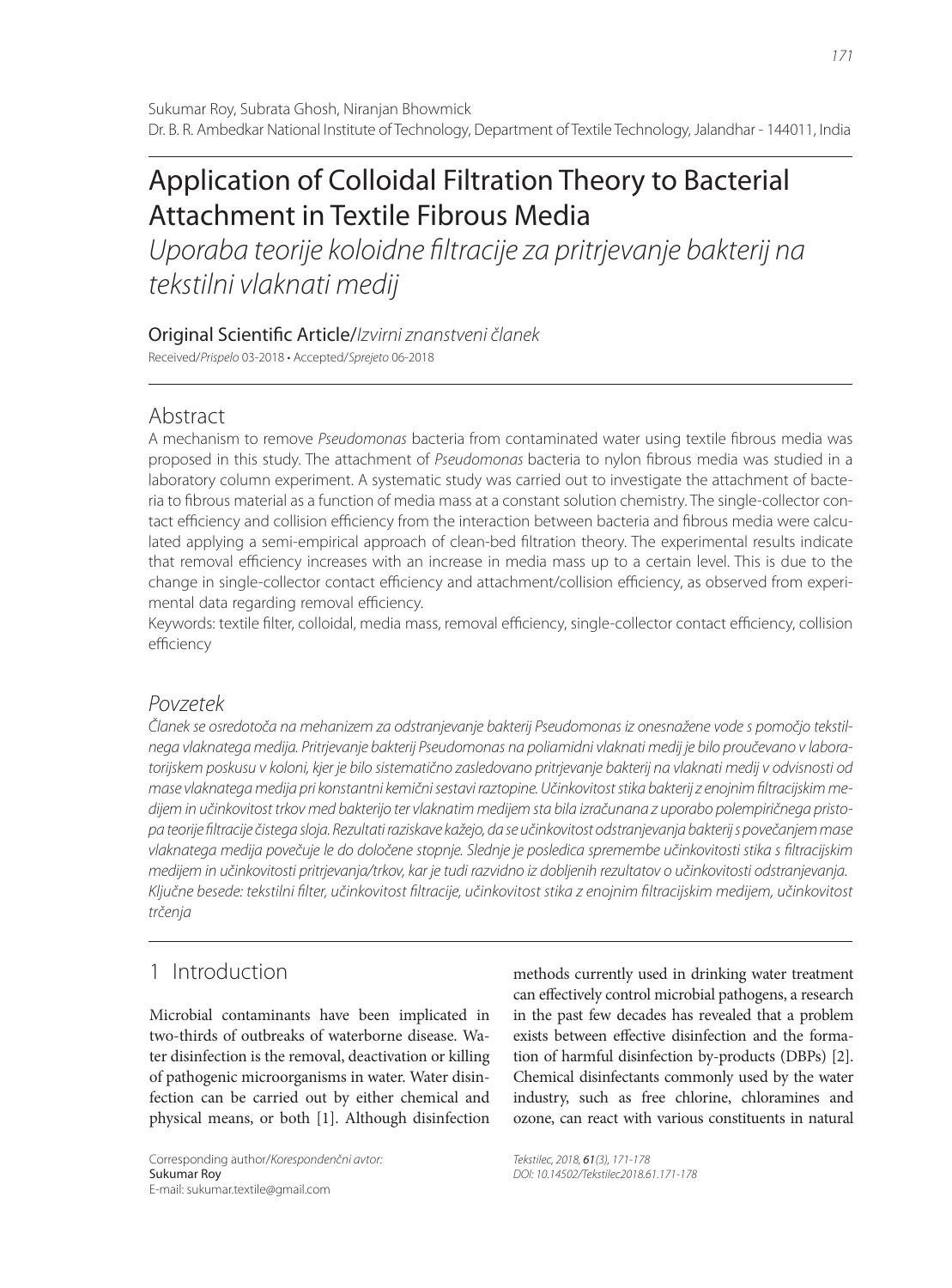Application of Colloidal Filtration Theory to Bacterial Attachment in Textile Fibrous Media

water to form DBPs, many of which are carcinogens [3]. In addition, bacteria have developed chlorine-induced antibiotic resistance, meaning that a high dosage of disinfectant is required, leading to the formation of a significant amount of DBPs [4]. There is thus an urgent need to re-evaluate conventional disinfection methods and to consider some innovative approaches that enhance the reliability and robustness of disinfection, while avoiding the formation of DBPs.

In the search for alternatives, some attempts have been made by researchers, resulting in the increased use of physicochemical filtration for the removal of bacteria from potable water and wastewater because of its simplicity, high efficiency and low-costs. The attachment of bacteria to a filter surface is dictated by the adsorption mechanism, and this process does not produce by-products, such as those found in the chemical disinfection process used for water purification [5].

The use of granular filtration marked the end of waterborne epidemics in the developed world more than a century ago. However, outbreaks of waterborne diseases continue to occur at unexpectedly high levels. The major limitations of granular filters are their capacity to retain colloidal particles within pore spaces and a low filtration rate  $[6]$ . In recent years, textile materials have emerged as a substrate to be used as a filter media for the removal of colloidal particles from surface water [7]. Superior performance in the removal of colloidal particles from water can be achieved using textile fibrous media, the filtration velocities of which are 10 ten times higher than granular filter media [8].

Considerable research has been done on the effect of physical and chemical factors that control the adsorption or attachment of bacteria in the physicochemical filtration process. The attachment of bacteria to different materials in physicochemical filters depends on the media-suspension particle interaction [9]. Arnold et al. [10] evaluated the effect of cell concentration and fluid velocity on bacteria attachment in different fabric filters. They found that cell concentration and fluid velocity had no significant effect on bacteria attachment, but found that the hydrophobic nature of filter media has an effect on bacterial attachment. Jewett et al. [11] investigated the effect of the ionic strength and pH of a suspending medium on bacteria attachment in a short-column experiment containing silica spheres, and found that the attachment of bacteria was significantly affected by the ionic strength of the solution, but that pH had no significant effect on the attachment of bacteria. Torkzaban et al. [12] studied bacteria transport through quartz sand in a column experiment. They reported that bacteria attachment not only depends on the solution chemistry, but also on the geometry of the filter media. Majumdar et al. [13] examined the effect of divalent salt and humic acid on bacteria removal through nonwoven polyester fabric. They observed an increase in the attachment of bacteria at a higher concentration of bivalent salt, but that bacterial attachment decreases in the presence of humic acid.

The above literature indicates that reported studies on bacteria filtration in column experiments found that a longer path bed containing glass bed, quartz, Ottawa sand and silica is required [14‒16]. On the other hand, textile material is used primarily in the form of a fabric for bacteria filtration [17]. There are very few studies where textile fibres are used as a collector in a column experiment for bacteria filtration. Moreover, data regarding bacterial attachment behaviour on textile fibrous media as a function of media mass is limited. The specific objective of this study was to systematically examine the effects of media mass on bacterial attachment to a fibrous media surface at a constant solution chemistry of the suspending medium. The experimental observations are explained based on the colloidal filtration theory.

#### 1.1 Filtration theory

Bacteria removal in a packed bed in a constant state can be described using the following one-dimensional filtration equation 1[18]:

$$
\frac{dC}{dL} = -\frac{3}{2} \frac{(1-f)}{d_c} \eta C \tag{1},
$$

where *C* is the bacteria concentration, *L* is the thickness of the filter bed,  $(1 - f)$  is the solid fraction,  $\eta$  is the experimental single-collector contact efficiency, and  $d_c$  is the collector diameter.

Integrating over the thickness of the packed bed yield:

$$
F_p = \frac{C}{C_0} = \exp\left(\frac{3(1-f)}{2d_c}L\eta\right) = \eta =
$$

$$
= \ln F_p \left(\frac{2d_c}{3(1-f)}\right)\frac{1}{L}
$$
(2),

where  $F_p$  is the fractional penetration and is an indicator of bathe lance between cell adsorption and desorption.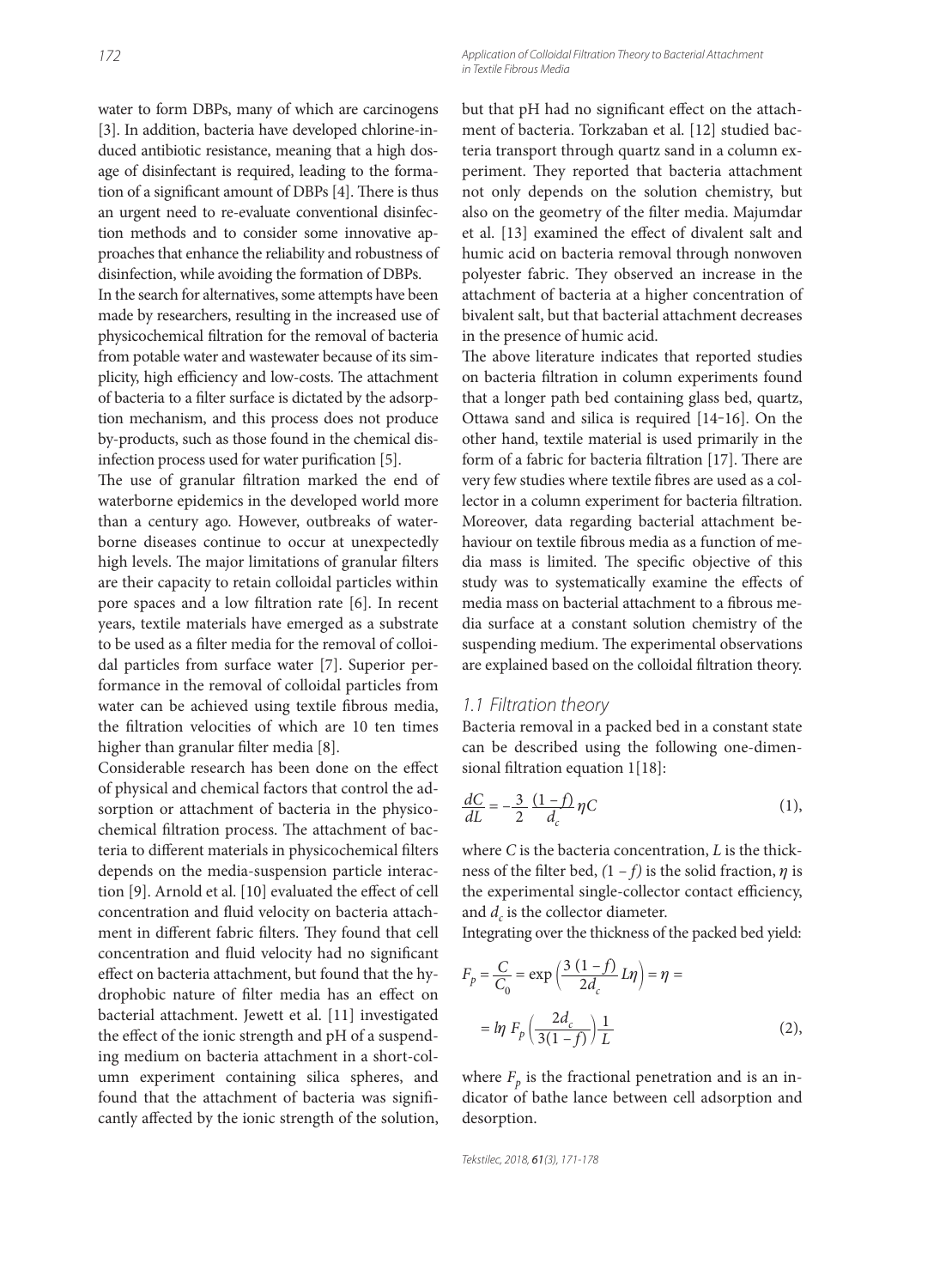Physical factors that account for particle collisions with a porous media are incorporated into the single-collector contact efficiency,  $\eta$ . The single-collector contact efficiency of a single media particle or collector  $(\eta)$  is the ratio of the number of bacteria that collide with the collector to the number that approach a collector.

A variety of analytical solutions have been used to specify the single-collector contact efficiency for aquasol. The Yao model represents analytical solutions for determining predicted single-collector contact efficiencies based on spherical collectors that were proposed by Logan et al. [19].

$$
\eta_D = 4Pe^{-2/3} \tag{3}
$$

$$
\eta_I = \frac{3}{2}R^2\tag{4},
$$

$$
\eta_G = G \tag{5}
$$

where,  $\eta_{D,I}$  and  $\eta_G$ , represent theoretical values for the single-collector contact efficiency when the sole transport mechanisms are diffusion, interception or sedimentation, respectively.

Predicted single-collector contact efficiency calculated numerically can be approximated by the following analytical expression:

$$
\eta_0 = \eta_D + \eta_I + \eta_G \tag{6}
$$

Predicted single-collector contact efficiencies are dimensionless numbers and are developed from correlations involving the following dimensionless numbers:

$$
Pe = \frac{U_0 d_c}{D} \tag{7}
$$

$$
R = \frac{d_p}{d_c} \tag{8}
$$

$$
G = \frac{U_p}{U_0} \tag{9}
$$

where, *Pe* represents the Peclet number, *R* and *G*  represent the interception and gravitational numbers,  $U_0$  and  $U_p$  represent filter approach velocity and particle settling velocity, *D* represents particle diffusivity,  $d_p$  represents the particle diameter and *d<sub>c</sub>* represents the collector diameter.

The particle settling velocity is obtained from the formula:

$$
U_p = \frac{g(p_p - p_f)d_p^2}{18\vartheta p_f} \tag{10}
$$

where,  $\mu$  and  $\vartheta$  represent the dynamic and kinematic viscosity of fluid, *g* represents the gravitational constant, and  $\rho_p$  and  $\rho_f$  represent the particle and fluid density.

The particle diffusivity is obtained from the Stokes-Einstein equation as follows:

$$
D = \frac{kT}{3\pi\eta d_p} \tag{11}
$$

where, *k* represents Boltzmann's constant and *T* represents the absolute temperature.

Under conditions relevant to most aquatic systems, the experimental single-collector contact efficiency  $(\eta)$  is lower than the predicted single-collector contact efficiency  $(\eta_0)$  due to repulsive colloidal interactions between particles and collector grains [20].

The quantitative assessment of bacterial attachment to a collector surface is carried out by determining the collision efficiency (attachment) factor  $(\alpha)$ , and is often expressed as the ratio of experimental single-collector efficiency to the predicted single-collector efficiency [21].

$$
\alpha = \frac{\eta}{\eta_0} \tag{12}
$$

Attachment efficiency represents the fraction of collisions (contacts) between suspended particles and collector grains that result in attachment.

### 2 Materials and methods

For the study, 100% polyamide 6 fibres (Polyventure, Kolkata, India) of linear density 3.3 dtex and length 18 mm were used as packing material in column experiments. The microbial culture used in this study was *Pseudomonas aeruginosa* (gram-negative, rod-shaped) provided by the Department of Biotechnology, NIT Jalandhar (India). Also used were sodium hydroxide (NaOH), hydrochloric acid (HCl), sodium carbonate (Na<sub>2</sub>CO<sub>3</sub>), sodium chloride (NaCl) and a nutrient broth (Deejay Corporation, Jalandhar, India). All these chemicals were laboratory grade and used as received.

#### **Sample pre-treatment**

Nylon fibres were scoured with a 0.5 g/L soda ash (Na<sub>2</sub>CO<sub>3</sub>) solution at 60 °C for 15 minutes at a liquor ratio of 1:50 in order to remove added oils, lubricants, dust, etc. present on the fibre surface.

Tekstilec, 2018, 61(3), 171-178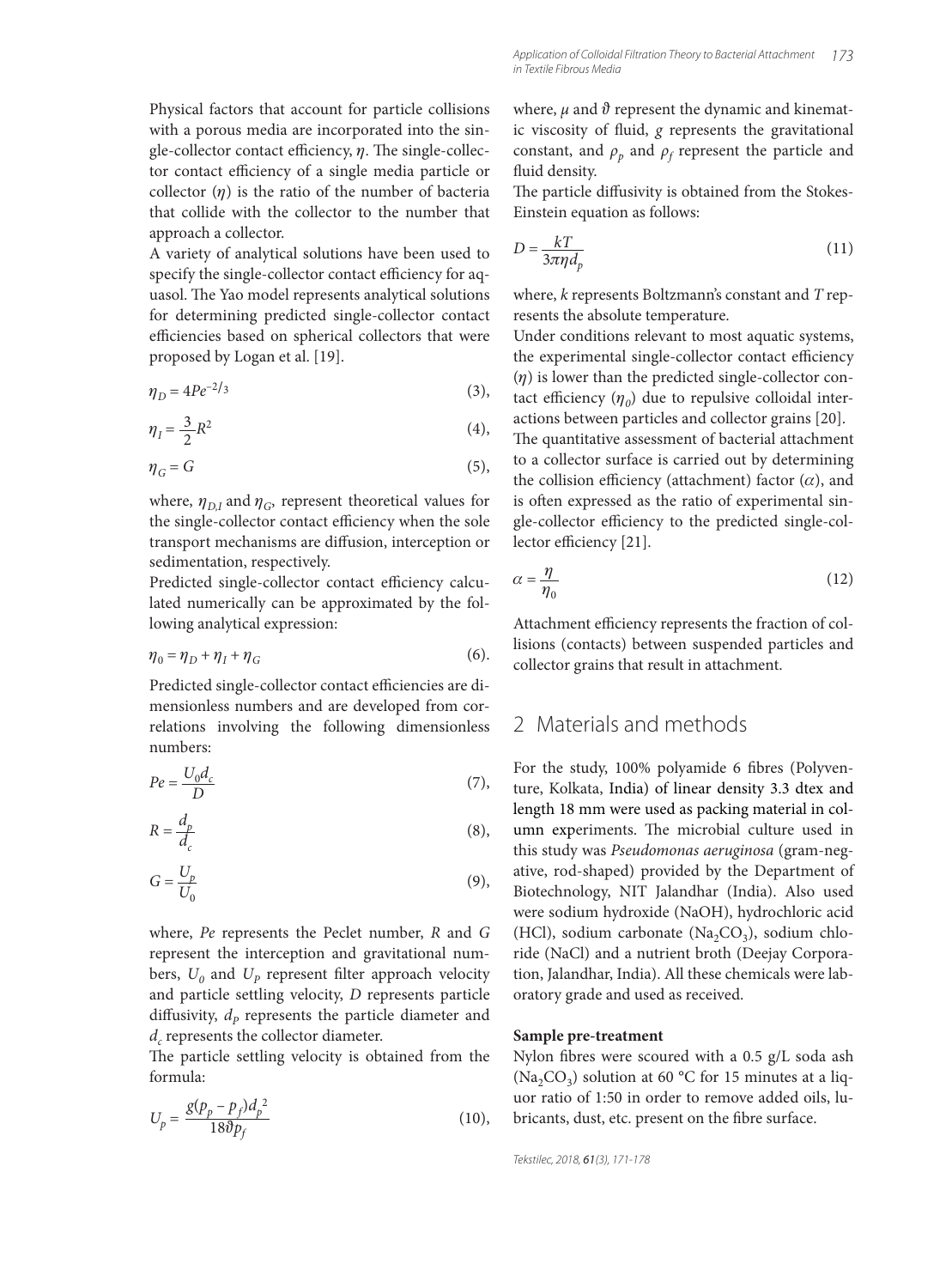### **Bacteria culture**

A liquid media was prepared for the bacteria culture by adding 1.3 g of nutrient broth to 100 mL of distilled water in a conical flux. This liquid media was kept in an autoclave for four hours at 120 °C, after which 2 mL was transferred from an active culture of *Pseudomonas aeruginosa* grown at 35 °C in a conical flux containing liquid media and incubated (Innova 42, Eppendorf, USA) at 35 °C for 18 hours. Ten mL of fresh culture was centrifuged (Centrifuge 5810 R, Eppendorf, USA) at 5000  $\times$   $g<sup>1</sup>$ , at 6  $°C$  for 15 minutes. The resulting pellet was suspended in a phosphate buffered solution and stored at 4 °C for the column experiment.

#### **Column experiment**

The attachment of *Pseudomonas aeruginosa* was evaluated in a short-column experiment. A glass column of 10 cm in length and 5 cm in diameter (PMI, India) was packed with fibres according to the experimental design to verify the effect of media mass on microbial attachment at constant ionic strength and pH. The ionic strength and pH of the model test water were chosen on the basis of previous studies. We used 200 mL of distilled water to prepare the model test water according to the experimental plan. Sodium chloride (NaCl) was used to maintain ionic strength at 10 mM, while 0.1 M of

174 Application of Colloidal Filtration Theory to Bacterial Attachment in Textile Fibrous Media

> hydrochloric acid (HCl) and 0.1 M of sodium hydroxide (NaOH) were used to adjust the pH of the model test water to a value of 7. A fresh *Pseudomonas aeruginosa* culture was mixed with 200 mL of model test water to produce a final concentration of  $8.8 \times 10^6$  cells/mL. After the packing of fibrous media, the column was flushed upward under a saturated condition with tap water for 10 minutes to ensure uniform packing and to release any trapped air bubbles. The flow was then reversed until the concentration of inlet and outlet equalised. The concentration was measured in terms of OD (optical density) using a spectrophotometer (Lambda 365, PerkinElmer). Prior to each experiment, the same pH and ionic strength as the model test water without bacteria was passed through the column to free the effluent from background contaminants in the packed fibrous media. The model test water with bacteria was passed through a fibre column, and outlet bacteria concentration was measured. The flow rate was measured as the time required to filter 200 mL of input water.

#### **Optical density (OD) measurement**

The optical density of the bacteria concentration in the inlet and outlet model test water was measured using a spectrophotometer (Lambda 365, PerkinElmer) at 600 nm.

| Parameter                                    |                                       | Symbol   | Media mass [g]        |       |       |       |       |
|----------------------------------------------|---------------------------------------|----------|-----------------------|-------|-------|-------|-------|
|                                              |                                       |          | 10                    | 12    | 14    | 16    | 18    |
| Media                                        | Length [cm]                           | L        | 5.7                   | 5.7   | 5.7   | 5.7   | 5.7   |
|                                              | Porosity                              |          | 0.90                  | 0.88  | 0.86  | 0.84  | 0.82  |
| Bacteria/collector                           | Bacteria diameter [µm]                | $d_{p}$  | 1.2                   | 1.2   | 1.2   | 1.2   | 1.2   |
|                                              | Bacteria density [kg/m <sup>3</sup> ] | $\rho_p$ | 1040                  | 1040  | 1040  | 1040  | 1040  |
|                                              | Collector/fibre diameter              |          | 13.63                 | 13.63 | 13.63 | 13.63 | 13.63 |
|                                              | $ \mu m $                             |          |                       |       |       |       |       |
| Fluid                                        | Temperature [K]                       | T        | 293                   | 293   | 293   | 293   | 293   |
|                                              | Density [kg/m <sup>3</sup> ]          | $\rho$   | 1000                  | 1000  | 1000  | 1000  | 1000  |
|                                              | Velocity [mm/s]                       | $U_0$    | 3.04                  | 2.54  | 2.10  | 1.80  | 1.40  |
|                                              | Viscosity $[mNs/m2]$                  | $\mu$    | $1 \times 10^{-3}$    |       |       |       |       |
| $\vartheta$<br>Kinematic viscosity $[m^2/s]$ |                                       |          | $1 \times 10^{-6}$    |       |       |       |       |
| Physical                                     | Boltzmann constant [J/K]              | $K_b$    | $1.381\times10^{-23}$ |       |       |       |       |
| constants                                    | Gravity constant $[m/s^2]$            | g        | 9.8                   |       |       |       |       |

*Table 1: Parameter values used in the calculation of single-collector contact efficiency and collision efficiency* 

1 Earth's gravitational force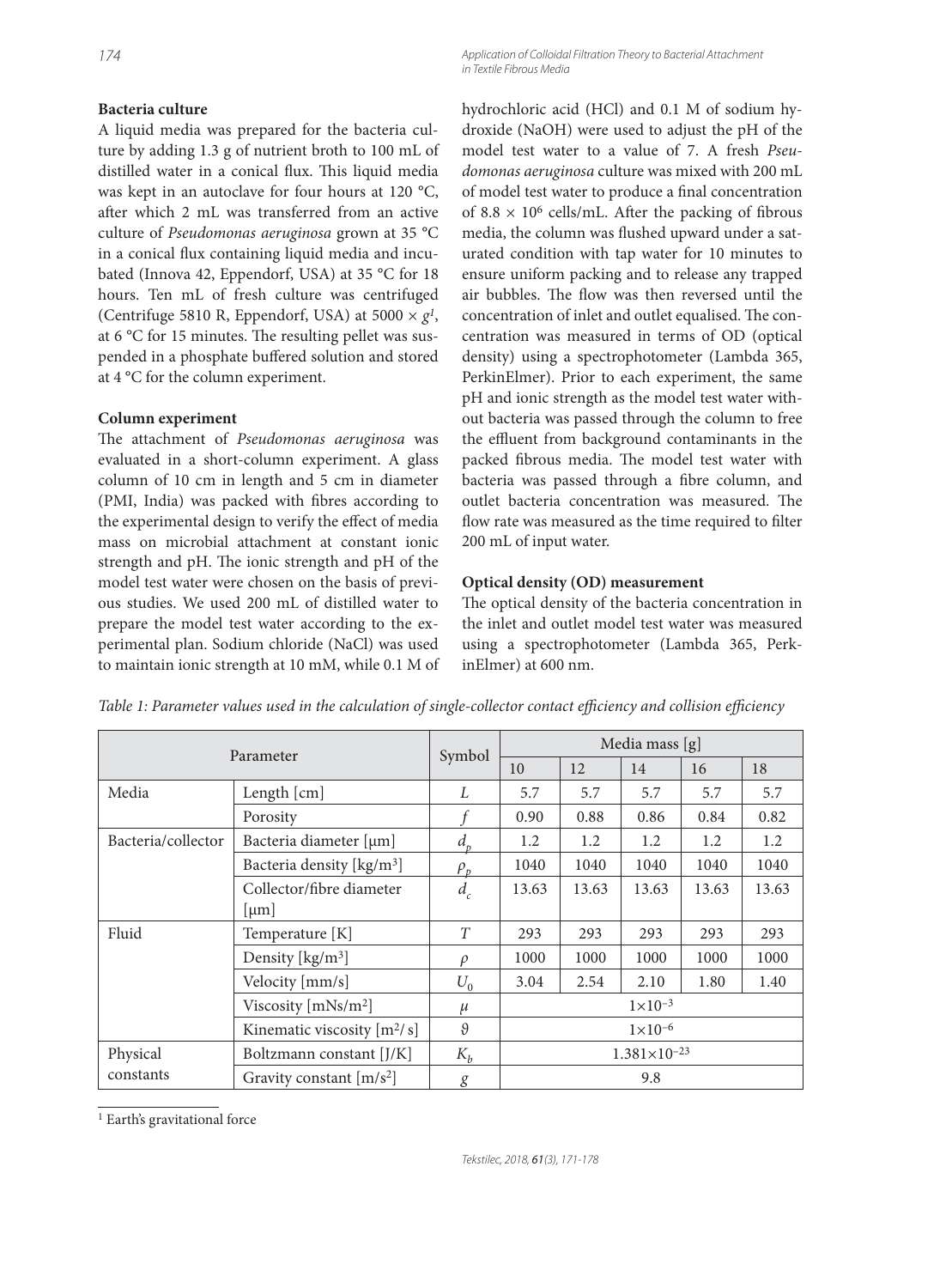#### **Calculation of single-collector contact efficiency** and collision efficiency

Single-collector contact efficiency and collision efficiency were calculated from the experimental values used for the quantitative analysis of the effect of media mass on bacterial attachment. Table 1 shows the parameters used in the calculation of single-collector contact efficiency and bacterial collision (attachment) efficiencies for the column experiment.

Media porosity was calculated using equations 13‒15 [22].

$$
Porosity = \left(1 - \frac{Media density}{Fiber density}\right) \tag{13}
$$

$$
Media density = \left(\frac{Media mass}{Media volume}\right) \tag{14}
$$

*Media volume* =

= *cross sectional area of media* × *media length* (15),

## 3 Results and discussion

### 3.1 Effect of media mass on bacteria removal efficiency

To study the effect of media mass on the bacteria removal efficiency of textile fibrous media, the model test water was passed through a column packed with fibres with various masses (i.e.  $10$  g,  $12$  g,  $14$  g, 16 g and 18 g). The media masses were chosen on the basis of preliminarily experimental observations. The experimental results are shown in Table 2 and Figure 1. It was found that bacteria removal efficiency increased from 30% to 63% by changing media mass from  $10$  g to  $16$  g. After that, there was

|  |  |  | Table 2: Measured removal efficiency |  |  |
|--|--|--|--------------------------------------|--|--|
|--|--|--|--------------------------------------|--|--|

| Experi-<br>ment | Media mass [g] | Removal efficiency<br>$(1 - F_p)^{a}$ |
|-----------------|----------------|---------------------------------------|
|                 | 10             | $30 \pm 4.96$ (n = 3)                 |
| $\mathfrak{D}$  | 12             | $47.6 \pm 3.87$ (n = 3)               |
| 3               | 14             | $55.6 \pm 3.87$ (n = 3)               |
| 4               | 16             | $63 \pm 4.96$ (n = 3)                 |
| 5               | 18             | $65 \pm 2.48$ (n = 3)                 |

a) Mean removal efficiency  $(1 - F_p)$  based on

n measurement at a 95% confidence interval.

no appreciable change in removal efficiency (65% for a mass of 18 g), suggesting that the attachment of bacteria to the media surface depends on fibre mass. The values in the table and figure represent the average values of three experiments. The incremental change in the removal efficiency of bacteria by changing the media mass was explained by calculating the single-collector contact efficiency and the attachment or collision efficiency, which is discussed in the next paragraph.



Figure 1: Removal efficiency as a function of media *mass*

### 3.2 Effect of media mass on single-collector contact efficiency and collision/ attachment efficiency

The values of single-collector contact efficiency  $(\eta)$ and collision (attachment) efficiency,  $(\alpha)$  were calculated to make a quantitative comparison of removal efficiency with various media masses under identical solution conditions. Collision efficiency is defined as the ratio of the experimental single-collector contact efficiency  $(\eta)$  and the predicted single-collector contact efficiency  $(\eta_0)$ . The results are presented in Table 3.

The value of  $\alpha$  was calculated using equation 12. The values of predicted single-collector contact efficiency were calculated using equation 6 and parameter values from Table 1, while experimental single-collector contact efficiency  $(\eta)$  was calculated using equation 2. Attachment or collision efficiency  $(\alpha)$  is based on n measurements at a 95% confidence interval.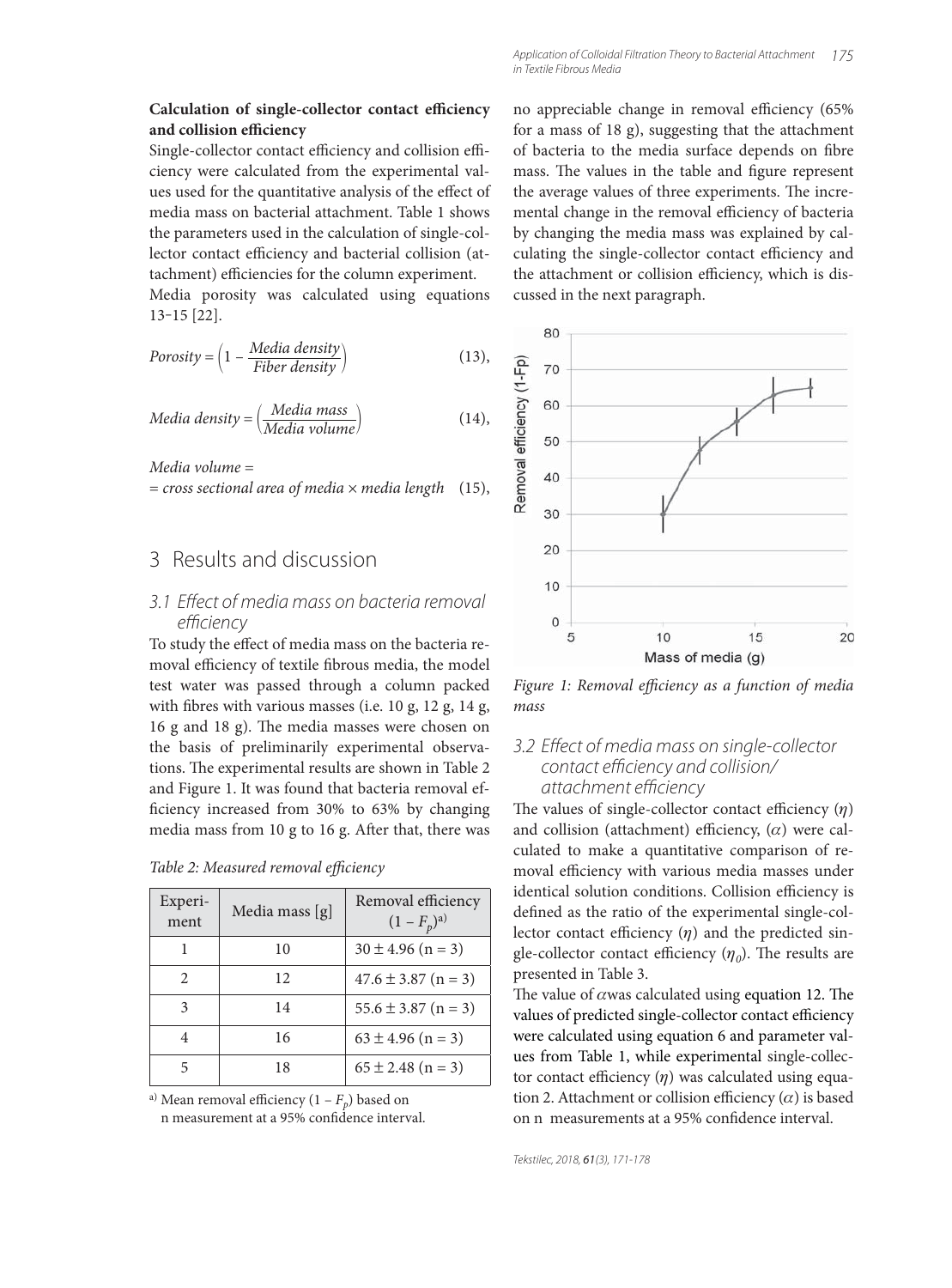| Experi-<br>ment | Media<br>mass[g] | Approach<br>velocity<br>[m/s] | Fraction of            | Single-collector contact<br>efficiency |                            | Attachment or                      |
|-----------------|------------------|-------------------------------|------------------------|----------------------------------------|----------------------------|------------------------------------|
|                 |                  |                               | penetration<br>$[F_p]$ | Predicted<br>$[\eta_{0}]$              | Experi-<br>mental $[\eta]$ | collision efficiency<br>$ \alpha $ |
|                 | 10               | $3.04\times10^{-3}$           | 0.7                    | $7.21\times10^{-3}$                    | $8.01\times10^{-4}$        | $0.111 \pm 0.022$ (n = 3)          |
| $\mathfrak{D}$  | 12               | $2.54 \times 10^{-3}$         | 0.52                   | $7.38\times10^{-3}$                    | $1.22\times10^{-3}$        | $0.166 \pm 0.018$ (n = 3)          |
| 3               | 14               | $2.10\times10^{-3}$           | 0.44                   | $7.59\times10^{-3}$                    | $1.32\times10^{-3}$        | $0.174 \pm 0.018$ (n = 3)          |
| $\overline{4}$  | 16               | $1.80\times10^{-3}$           | 0.37                   | $7.77 \times 10^{-3}$                  | $1.40\times10^{-3}$        | $0.180 \pm 0.024$ (n = 3)          |
| 5               | 18               | $1.40\times10^{-3}$           | 0.35                   | $8.12\times10^{-3}$                    | $1.31\times10^{-3}$        | $0.161 \pm 0.010$ (n = 3)          |

*Table 3: Experimental conditions, and measured single-collector contact efficiency and collision efficiency* 



Figure 2: Effect of media mass on single-collector con*tact effi ciency and approach velocity*

It is evident from the Table 3 and Figure 2 that predicted single-collector efficiency increases from 7.21  $\times$  10<sup>-3</sup> to 8.12  $\times$  10<sup>-3</sup> by changing the media mass from  $10$  g to  $18$  g. This is due to a decrement in the approach velocity of the filtration system from  $3.04 \times 10^{-3}$  to  $1.40 \times 10^{-3}$  m/s. Enhanced single-collector contact efficiency through an increase in the media mass was therefore attributed to a change in the approach velocity of water in the filtration system. One potential explanation is that a high media mass may lead to the exposure of a higher surface area for the striking of bacteria as the result of high collector contact efficiency. When the values of the single-collector contact efficiency are higher, the probability of bacteria attaching to the surface of the fibre will be high. This was in agreement with previous studies [23], in which it was concluded that the hydrodynamic system of the filtration process plays an important role in bacterial attachment.

Collision efficiency is used for the quantitative determination of bacterial attachment to fibrous media. It is evident from Figure 3 that a change in media mass from 10 g to 16 g resulted in an increase in the collision efficiency  $(\alpha)$  from 0.11 to 0.18, followed by a decrease to 0.16 for a media mass of 18 g.



Figure 3: Collision efficiency as a function of media *mass*

The value of collision efficiency at 16 g was 0.18 and resulted in a removal efficiency of 63%. A further increment in mass did not result in any appreciable change in removal efficiency. This can be attributed to the decrement in collision efficiency as observed.

# 4 Conclusion

It is important to understand the effect of physical factors on the performance of filters designed to remove microbial pathogens from surface water. An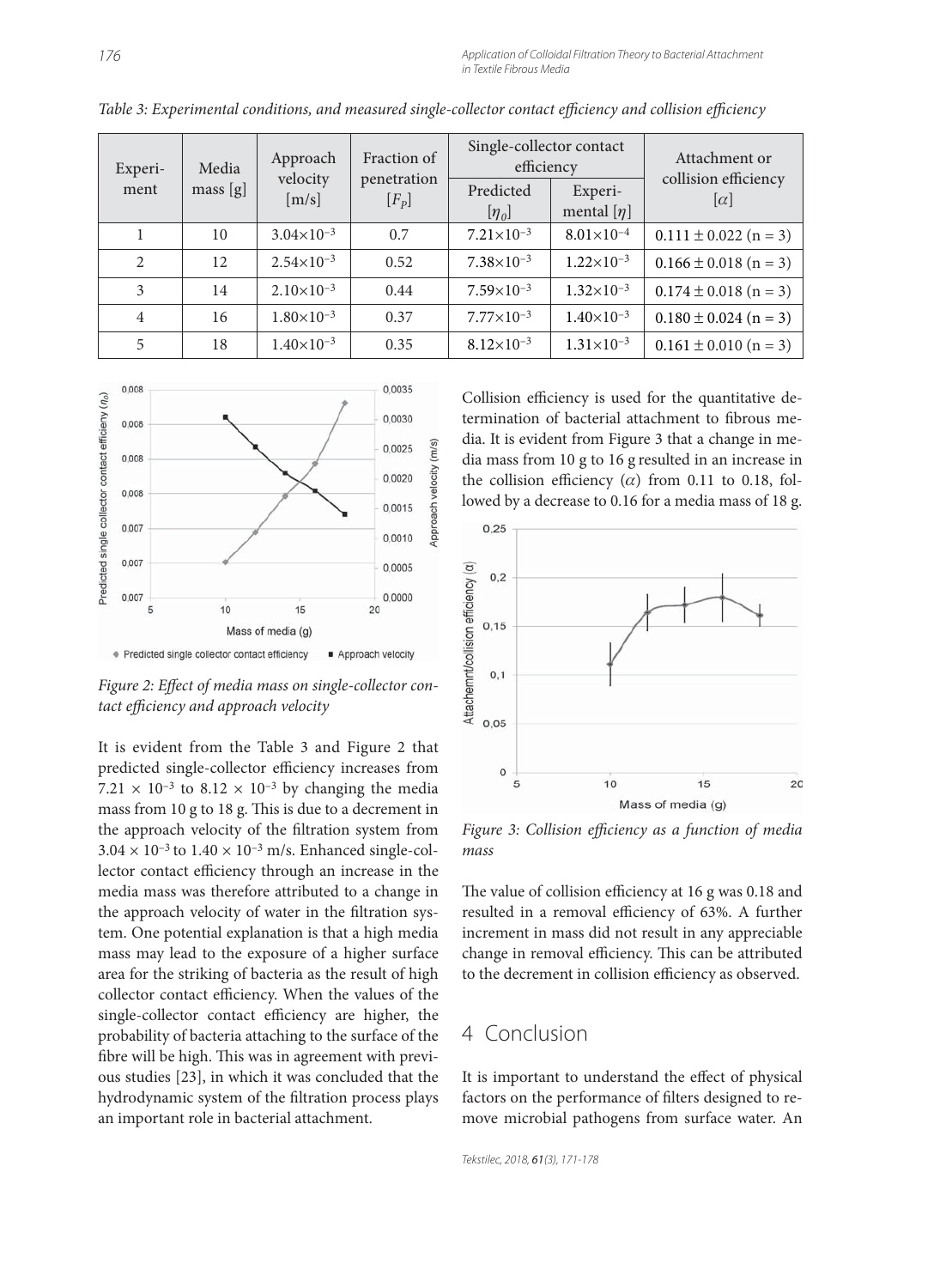attempt was made to link an important factor of the textile porous media to enhance the removal efficiency of bacterial cells. Experimental evidence demonstrated that media mass can play an important role in bacterial removal and attachment. In this study, a filter media with various masses was selected for the experiment at a constant solution chemistry. Bacteria attachment and removal efficiency increased with an increase in media mass up to a certain level. According to colloidal filtration theory, this is possibly due to a change in the singlecollector contact efficiency and collision (attachment) efficiency of the fibrous media.

# References

- 1. UNUABONAH, Emmanuel I., UGWUJA, Chidinma G., OMOROGIE, Martins O., ADEWUYI, Adewale, OLADOJA, Nurudeen, A. Clays for efficient disinfection of bacteria in water. *Applied Clay Science*, 2017, **151** 211–223, doi: 10.1016/j.clay.2017.10.005.
- 2. AMIN, M. T., ALAZBA, A. A., MANZOOR, Umair. A review of removal of pollutants from water/wastewater using different types of nanomaterials. *Advances in material science and engineering*, 2014, **1**, 1–24, doi: 10.1155/2014/ 825910.
- 3. NIEUWNHUIJSEN, Mark J., GRELLIER, James, SMITH, Rachel, ISZATT, Nina, BEN-NETT, James, BEST, Nicky, TOLEDANO, Mirelle. The epidemiology and possible mechanisms of disinfection by-products in drinking water. *Philosophical Transactions of the Royal Society* A, 2009, **367**, 4043–4076, doi: 10.1098/ rsta.2009.0116.
- 4. YUAN, Qing-bin, GUO, Mei-ting, YANG, Jian. Fate of antibiotic resistant bacteria and genes during wastewater chlorination: Implication for antibiotic resistance control. *PloS One*, 2015, **10**(3), 1–11, doi: 10.1371/journal.pone.0119403.
- 5. NASSAR, R. A., BROWNE, E. P., CHEN, J., KLIBANOV, A. M. Removing human immunodeficiency virus (HIV) from human blood using immobilized heparin. *Biotechnology Letters*, 2017, **34**(5), 853–856, doi: 10.1007/s10529-011- 0840-0.
- 6. KAVANAUGH, M. Boller. Particle characteristics and headloss increases in granular media

fi ltration. *Water Research*, 1995, **29**, 1139–1149, doi: 10.1016/0043-1354(94)00256-7.

- 7. LEE, J. J., CHA, J. H., AIM, R. Ben, HAN, K. B., KIM, C. W. Fiber filter as an alternative to the process of flocculation – sedimentation for water treatment. *Desalination,* 2008, **231**(1−3), 323–331, doi: 10.1016/j.desal.2007.11.051.
- 8. LEE, J. J., JOHIR, M. A. H., CHINU, K. H., SHON, H. K., VIGNESWARAN, S., KAN-DASAMY, J., KIM, C. W., SHAW, K. Novel pretreatment method for seawater reverse osmosis: Fibre media filtration. *Desalination*, 2010, 250(2), 557–561, doi: 10.1016/j.desal.2009.09.023.
- 9. NCUBE, Philani, PIDOU, Marc, STEPHEN-SON, Tom, JEFFERSON, Bruce, JARVIS, Peter. Consequences of pH change on wastewater depth filtration using a multimedia filter. Water *Research*, 2017,**128**, 111−119, doi: 10.1016/j. watres.2017.10.040.
- 10. LOGAN, Bruce E., HILBERT, Thomas A., AR-NOLD, Robert G. Removal of bacteria in laboratory filters: Models and experiments. Wa*ter Research*. 1993, **27**(6), 955–962, doi: 10. 1016/0043-1354(93)90059-Q.
- 11. JEWETT, David G., HILBERT, Thomas A., LO-GAN, Bruce E., ARNOLD, Robert G., BALES, Roger C. Bacterial transport in laboratory columns and filters: influence of ionic strength and pH on collision efficiency. Water Research, 1995, **29**(7), 1673–1680, doi: 10.1016/0043-1354(94) 00338-8.
- 12. TORKZABAN, Saeed, TAZEHKAND, Shiva S., WALKER, Sharon L., BRADFORD, Scott A. Transport and fate of bacteria in porous media: Coupled effects of chemical conditions and pore space geometry. *Water Resources Research*, 2008, **44**(4), 1–12, doi: 10.1029/2007WR006541.
- 13. MAJUMDAR, Udayan, DAGAONKAR, Manoj V. Attachment behavior of latex microspheres on a fibrous media. *Journal of Environmental Chemical Engineering*, 2015, **3**(3), 1779–1783, doi: 10.1016/j.jece.2015.06.017.
- 14. DAI, Xiaojun, HOZALSKI, Raymond. Effect of NOM and biofilm on the removal of *Crypt*osporidium parvum oocysts in rapid filters. Wa*ter Research*, 2002, **36**(14), 3523–3532, doi: 10.1016/S0043-1354(02)00045-3.
- 15. DAI, Xiaojun, HOZALSKI, Raymond M. Evaluation of microspheres as surrogates for *Cryptosporidium parvum oocysts* in filtration experi-